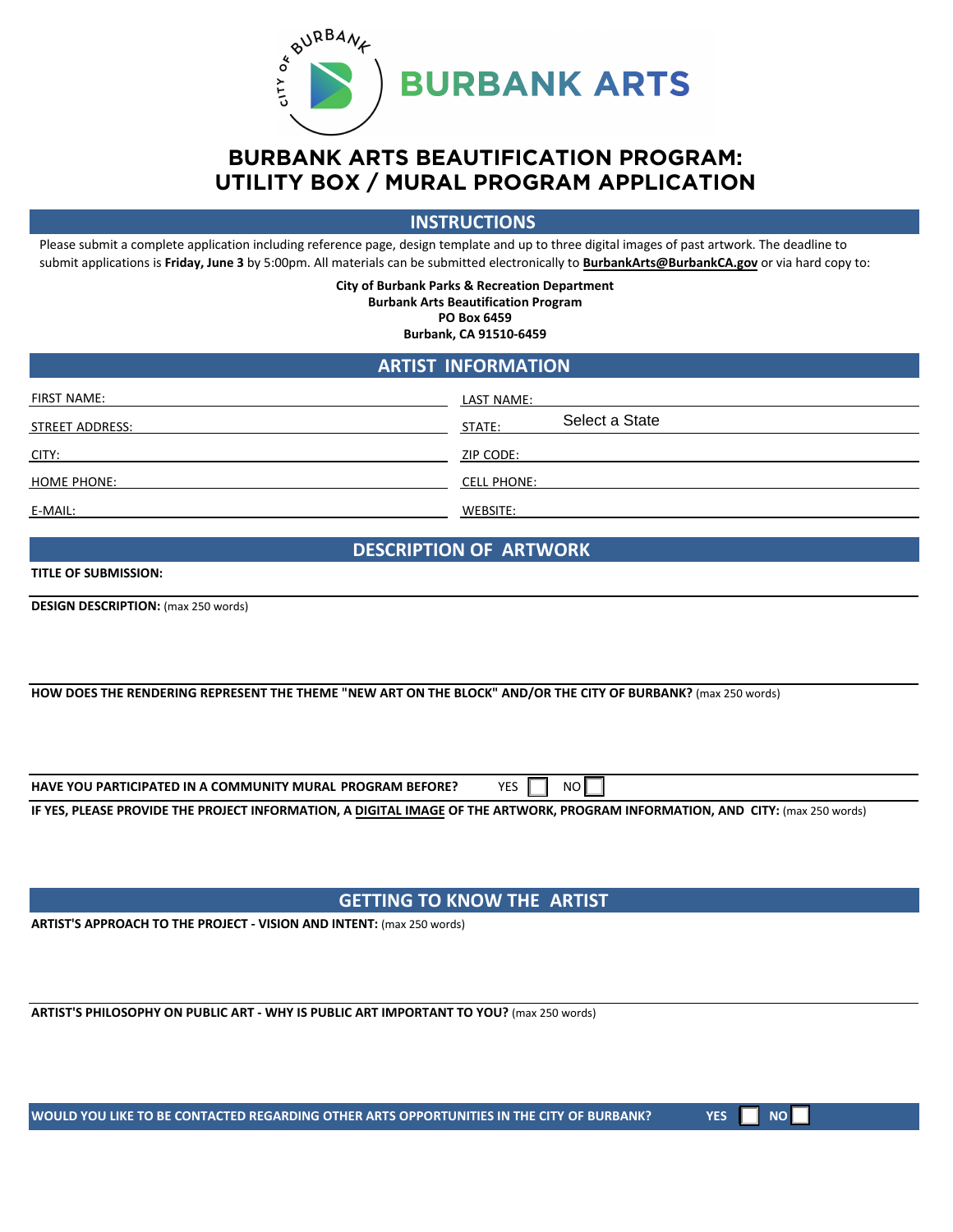# **REFERENCES**

Please list two professional references. Please ensure information for references is current. The City of Burbank reserves the right to contact each of the references listed for additional information regarding your qualifications.

| <b>REFERENCE 1</b>                                                               |  |
|----------------------------------------------------------------------------------|--|
| NAME:                                                                            |  |
| PHONE NUMBER:                                                                    |  |
| E-MAIL ADDRESS:                                                                  |  |
| <b>STREET ADDRESS:</b>                                                           |  |
| NATURE, LOCATION, &<br>MEDIUM OF ART<br>PROJECT INSTALLATION:<br>(max 250 words) |  |
| DATE COMPLETED:                                                                  |  |

| <b>REFERENCE 2</b>                                                               |  |
|----------------------------------------------------------------------------------|--|
| NAME:                                                                            |  |
| PHONE NUMBER:                                                                    |  |
| E-MAIL ADDRESS:                                                                  |  |
| <b>STREET ADDRESS:</b>                                                           |  |
| NATURE, LOCATION, &<br>MEDIUM OF ART<br>PROJECT INSTALLATION:<br>(max 250 words) |  |
| DATE COMPLETED:                                                                  |  |